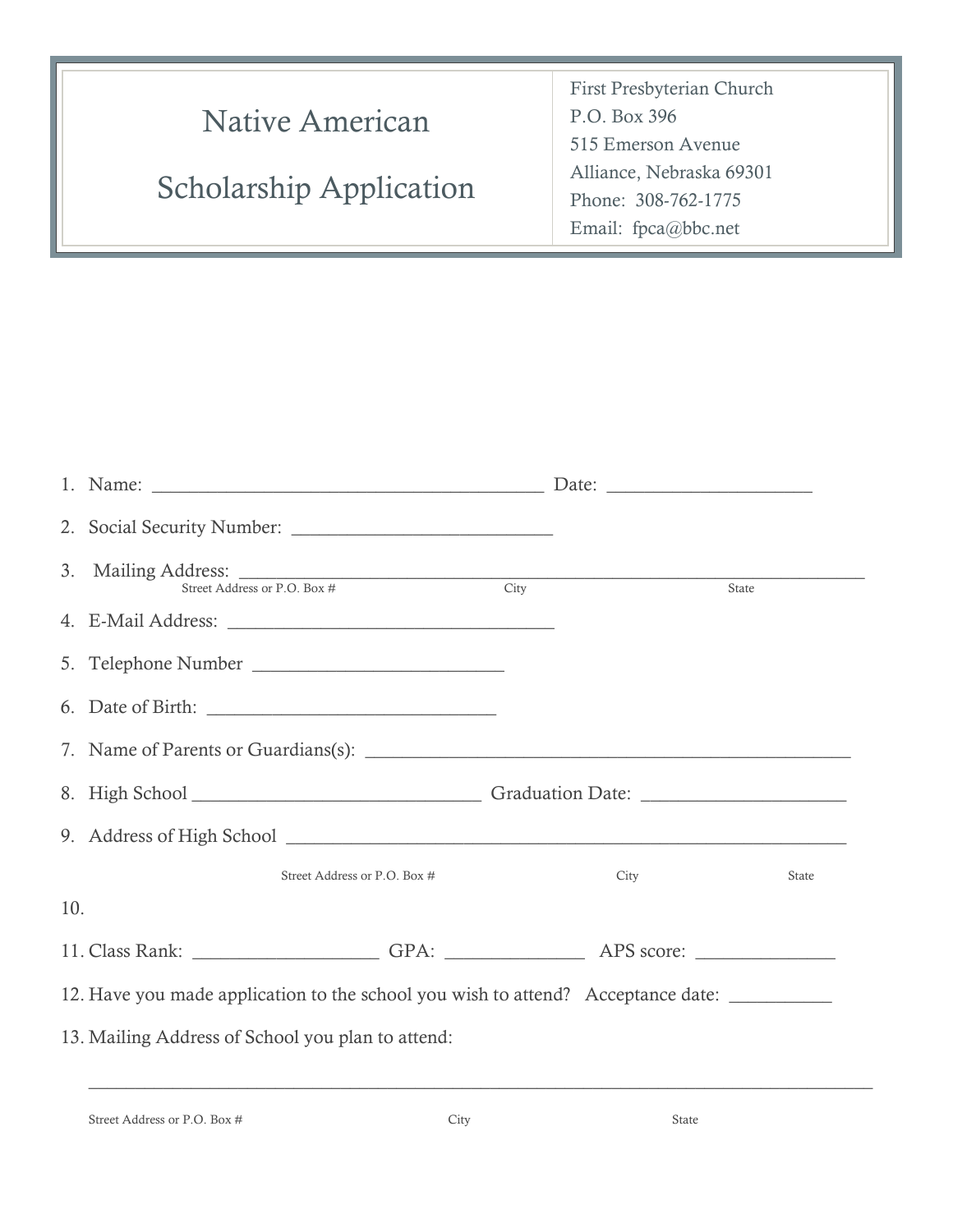## I. Extracurricular Activities

1. List activities participated in during high school. Many roles may be performed within a volunteer activity, i.e. church: Sunday school teacher and president of youth group doesn't include community service. For each activity list years involved in high school, position and involvement, leadership skills acquired.

## II. Community and Volunteer Service

List activities participated in during high school; only count hours you worked; number of hours/year worked on project. Unpaid hours; don't duplicate from previous category without explanation. For each activity list hours/year, position/involvement; leadership/skills acquired.

## III. Activity

Awards, Honors and Recognition Description, years involved.

## IV. Essay Prompt

Briefly describe your career aspirations and higher education goals. Please share your inspiration(s). Max word count: 700